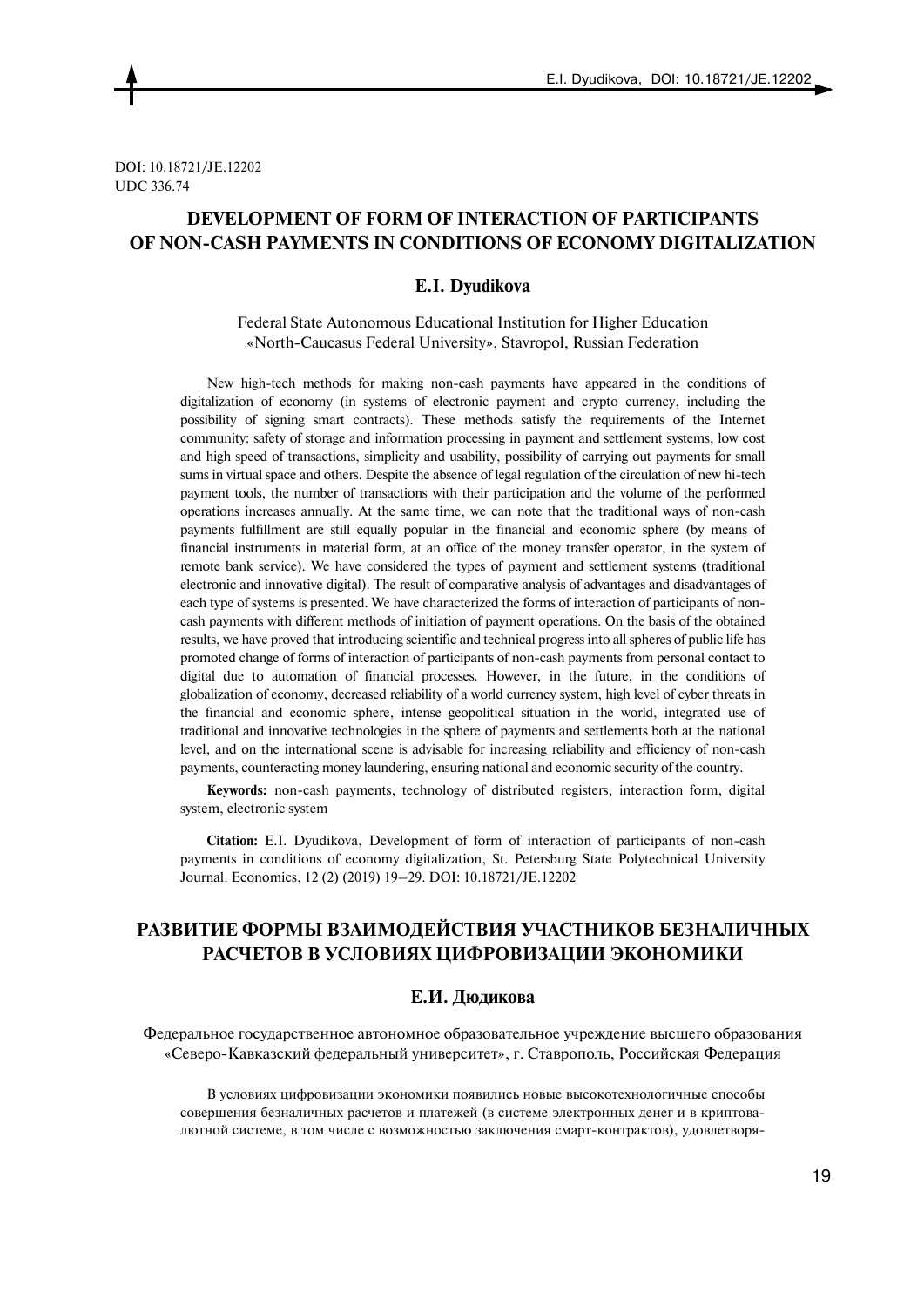ющие потребности интернет-сообщества: безопасность хранения и обработки информации в расчетно-платежных системах, низкая стоимость и высокая скорость транзакций, простота и удобство использования, возможность проведения расчетов на небольшие суммы в виртуальном пространстве и др. Несмотря на отсутствие (наличие слабого) нормативноправового регулирования обращения новых высокотехнологичных финансово-расчетных инструментов, ежегодно возрастают количество транзакций с их участием и объем совершаемых операций. При этом наравне с ними в финансово-экономической сфере не менее популярными остаются традиционные способы совершения безналичных расчетов (финансовыми инструментами, имеющими материально-вещественную форму, в офисе оператора по переводу денежных средств, в системе дистанционного банковского обслуживания). Выделены типы расчетно-платежных систем (традиционные электронные и инновационные цифровые) и представлен результат сравнительного анализа, на основании которого определены достоинства и недостатки каждого типа систем, а также охарактеризованы формы взаимодействия участников безналичных расчетов при разных способах инициирования расчетных операций. На основе полученных результатов доказано, что внедрение научно-технического прогресса во все сферы общественной жизни способствовало изменению форм взаимодействия участников безналичных расчетов от личного контакта до цифрового за счет автоматизации финансовых процессов. Однако в будущем в условиях глобализации экономики, снижения надежности мировой валютной системы, высокого уровня киберугроз в финансово-экономической сфере, напряженной геополитической обстановки в мире для повышения надежности и эффективности безналичных расчетов, противодействия легализации преступных доходов, обеспечения национальной и экономической безопасности страны целесообразно интегрированное применение традиционных и инновационных технологий в сфере расчетов и платежей как на национальном уровне, так и на международной арене.

**Ключевые слова:** безналичные расчеты, технология распределенных реестров, форма взаимодействия, цифровая система, электронная система

**Ссылка при цитировании:** Дюдикова Е.И. Развитие формы взаимодействия участников безналичных расчетов в условиях цифровизации экономики // Научно-технические ведомости СПбГПУ. Экономические науки. 2019. Т. 12, № 2. С. 19–29. DOI: 10.18721/JE.12202

*Introduction.* In the conditions of digitalization of economy, improving, developing and promoting non-cash payments is directly related to computational and information technologies. Advances of scientific and technological progress introduced in the financial sector, resulting in new ways of non-cash payments, have accelerated cash flows, reduced the impact of territorial restrictions, reduced the time, financial and labor costs of storing, processing and transmitting information, as well as provided a higher security level of payments. At the same time, we note that using innovative technologies for organizing payment and settlement systems contributed to changing the forms of interaction between participants in payment and settlement operations.

Ever since network technologies have been introduced for accessing information systems, financial organizations have been constantly threatened by intruders. Successful attacks on traditional electronic systems not only lead to substantial financial and reputation losses for the affected organizations, but also destabilize the economy as a whole. Therefore, recently, special attention of scientists and researchers has been directed to studying the essence of high-tech payment and settlement instruments, their role in life and economy, developing proposals for improving traditional electronic systems, as well as the possibility of using innovative technologies in the field of payment and settlement that can reduce (eliminate) the disadvantages of traditional systems, including those concerning information security (Geva [1], Chiu [2], Robbek [3], Atey [5], Andryushin [6], Ason [7], Babkin [9], Baldina [10], Vavrenyuk [13], Genkin [14], Dostov [15], Dubyansky [16], Kashirina [18], Kosten [8], Kochergin [19], Lukasevich. [21], Obaeva [11],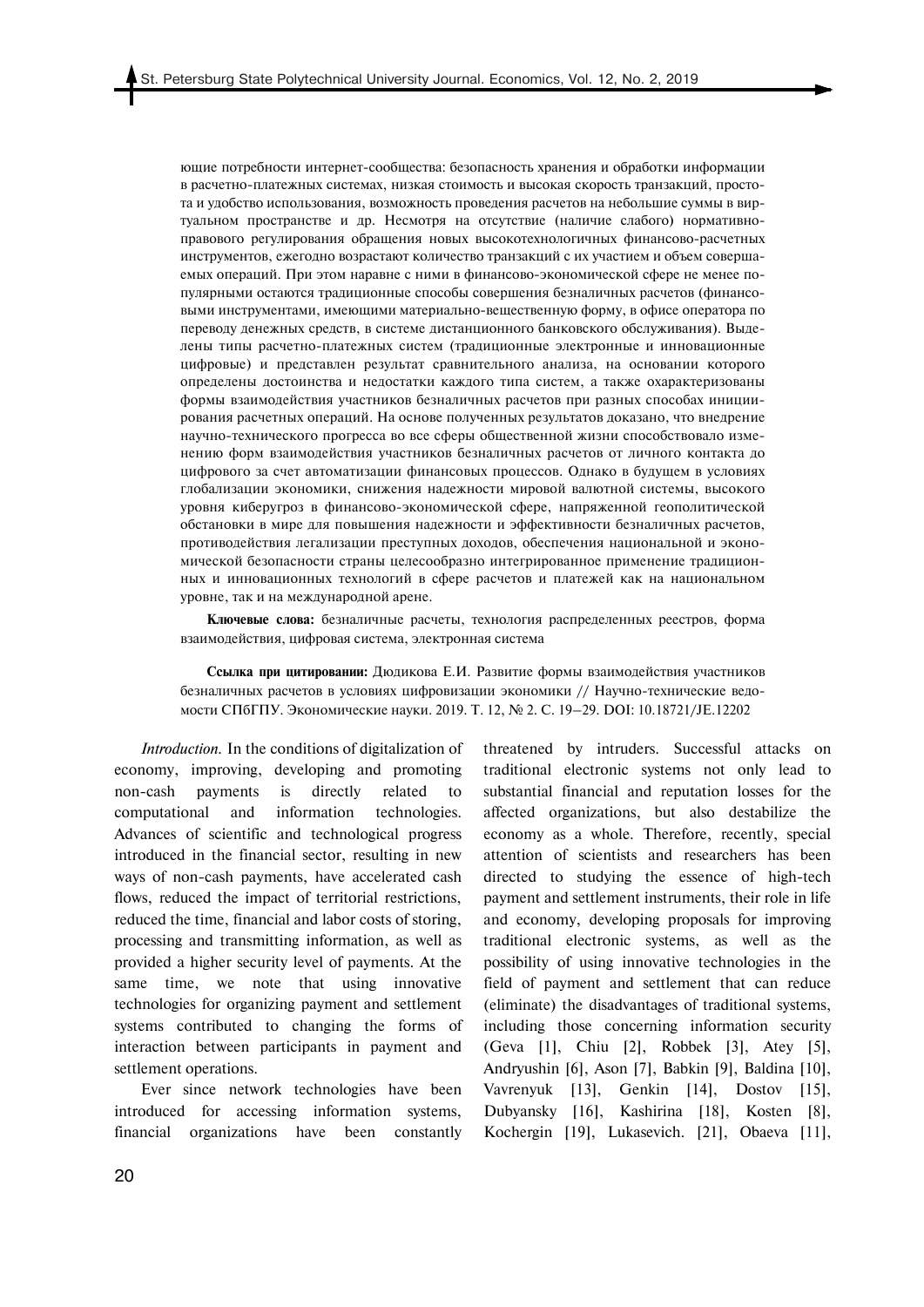Popikov [22], Revenkov [23], Simanovsky [24], Stolbov [25], Trofimov [26], Fedorova [27]).

*The goal of the study* is to determine the form of interaction of participants in non-cash payments when they use different technologies to perform payment operations.

*Research methodology.* The methodological basis of the study consisted of a set of dialectical principles that made it possible to identify the essential characteristics of the studied processes and the forms of their manifestation. We have used the techniques of formal logic, a systematic approach and the method of comparative analysis.

We have carried out comparative analysis of electronic and digital payment and settlement systems;

identified the advantages and disadvantages of each type of digital economic systems; given the forms of interaction of participants of non-cash payments considering the technologies they use for performing settlement operations; proved the feasibility of integrated application of traditional and innovative technologies in the field of payment and settlement.

*Results.* High-tech innovations in payment and settlement play a key role in increasing the efficiency and competitiveness of payment systems [20]. Today there are two types of payment and settlement systems, depending on the technology that underlies them: traditional electronic and innovative digital systems, whose comparative characteristics are presented in Table.

| Parameters                                                                | Traditional electronic systems                                                                                         | Innovative digital systems                                                                                            |
|---------------------------------------------------------------------------|------------------------------------------------------------------------------------------------------------------------|-----------------------------------------------------------------------------------------------------------------------|
| Information processing device                                             | Dedicated server (server group)                                                                                        | Distributed network of servers                                                                                        |
| Data storage                                                              | Database                                                                                                               | Distributed databases                                                                                                 |
| Format of records on accounting units in<br>system                        | Numeric entries on user<br>accounts                                                                                    | Transaction records in the form of blocks<br>signed by user's private key                                             |
| <b>Transaction view format</b>                                            | Record for operation of transfer<br>of funds between accounts                                                          | Script in a cryptosystem programming<br>language (additional conditions)                                              |
| Application architecture                                                  | Traditional client-server<br>solution                                                                                  | Distributed registry technology                                                                                       |
| Network architecture                                                      | Network with dedicated servers                                                                                         | Peer-to-peer network                                                                                                  |
| Public key equivalent                                                     | Account number                                                                                                         | e-Wallet number                                                                                                       |
| Private key equivalent                                                    | Password                                                                                                               | Unique server ID                                                                                                      |
| Access to financial account or user account<br>in system can be restored  | $^{+}$                                                                                                                 |                                                                                                                       |
| <b>Transaction conditions</b>                                             | Uninterrupted operation of at<br>least one server, incl. subscriber<br>devices, communication<br>channels and software | Uninterrupted operation of most servers and<br>communication channels in network,<br>subscriber devices, and software |
| Smart contracts can be signed                                             |                                                                                                                        | $^{+}$                                                                                                                |
| Issue of accounting unit in system                                        | Centralized                                                                                                            | Decentralized                                                                                                         |
| Limited number of issued accounting units<br>can be established in system |                                                                                                                        | $^{+}$                                                                                                                |
| Maximum divisibility of accounting unit                                   | $10^{-2}$                                                                                                              | $10^{-8}$                                                                                                             |
| <b>Transaction data sharing</b>                                           |                                                                                                                        | $+$                                                                                                                   |
| Anonymity                                                                 | $+/-$ (depending on amount<br>of transfer)                                                                             | Not guaranteed                                                                                                        |
| Exchange rate of accounting unit system for<br>legal tender               | + (electronic money) / not<br>required (non-cash system)                                                               | $+$ (secured units of account) / – (varies<br>depending on demand on unsecured basis)                                 |

**Comparative characteristics of traditional electronic and innovative digital payment and settlement systems**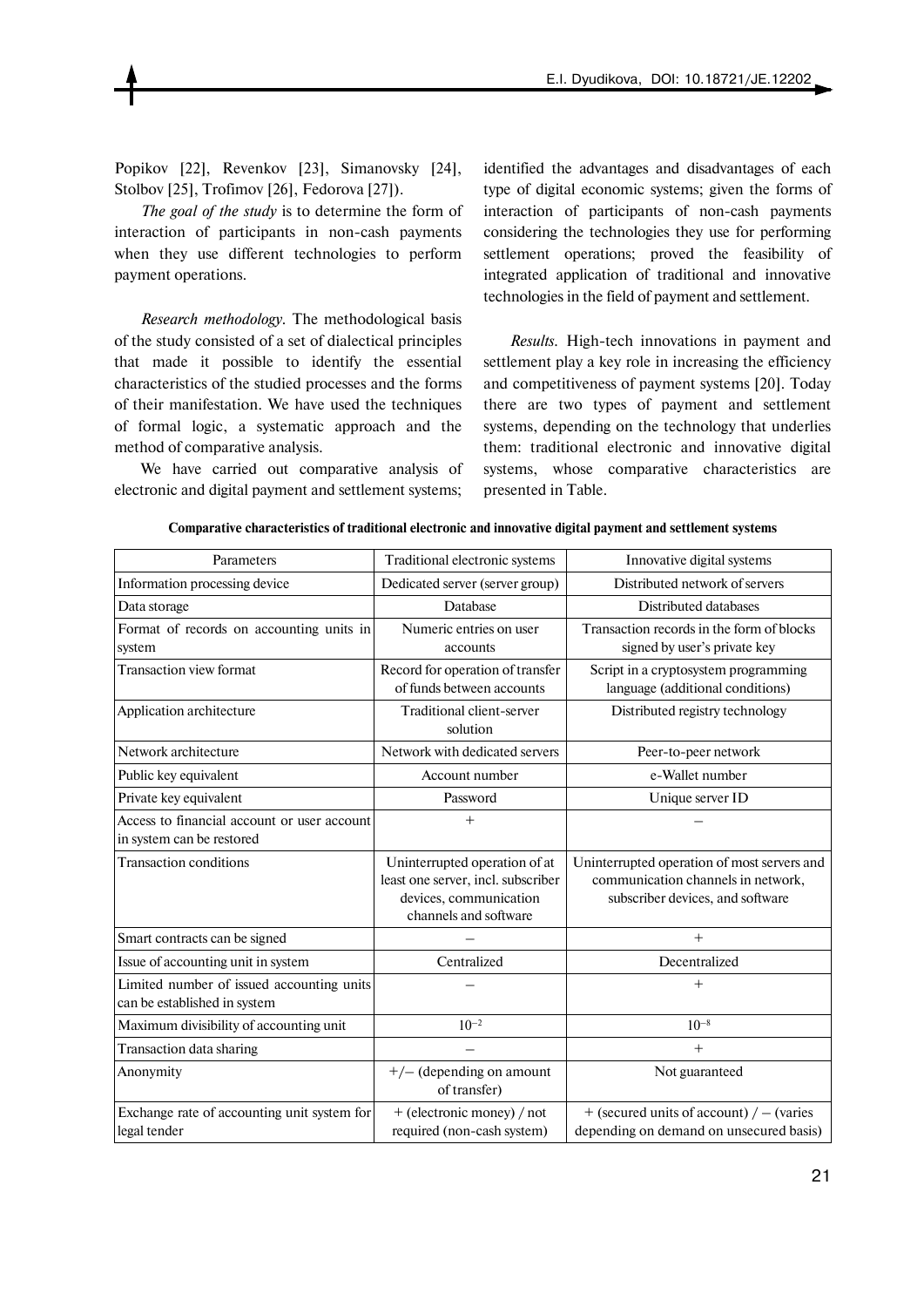End Table

| Parameters                                                                     | Traditional electronic systems                     | Innovative digital systems                                                                                                                                                                              |
|--------------------------------------------------------------------------------|----------------------------------------------------|---------------------------------------------------------------------------------------------------------------------------------------------------------------------------------------------------------|
| Exchange rate volatility                                                       | Low                                                | Low (secured units of legal tender) / Medium<br>(secured units of precious metals and natural<br>resources) / High (unsecured units of account)                                                         |
| Availability of accounting unit                                                | $^{+}$                                             | $+/-$ (unsecured cryptocurrency, social trust)                                                                                                                                                          |
| Form of security                                                               | Law, legal tender                                  | Legal tender, precious metals, natural<br>resources                                                                                                                                                     |
| Participation of user devices in system                                        |                                                    | $^{+}$                                                                                                                                                                                                  |
| Form (type) of accounting unit in the system                                   | National currency / Private                        | Private                                                                                                                                                                                                 |
| Operator responsible for system's operation                                    | $^{+}$                                             | $+/-$                                                                                                                                                                                                   |
| State control and regulation                                                   | $+/-$ (depending on the amount<br>of transfer)     |                                                                                                                                                                                                         |
| Private control                                                                | $^{+}$                                             | $+$                                                                                                                                                                                                     |
| Private regulation (by the operator)                                           | $^{+}$                                             |                                                                                                                                                                                                         |
| Amount of commission for conducting<br>operations in system                    | Average                                            | Low                                                                                                                                                                                                     |
| Level of reliability of financial information<br>in system                     | Low                                                | High                                                                                                                                                                                                    |
| Impact level of operational risks                                              | High                                               | Low                                                                                                                                                                                                     |
| Temporary restrictions on operations in<br>system                              | $+$ (office) / – (remote<br>maintenance in system) |                                                                                                                                                                                                         |
| Territorial restrictions on operations in<br>system                            | $+$ (office) / – (remote<br>maintenance in system) |                                                                                                                                                                                                         |
| Number of parties involved in payment and<br>settlement transactions in system | $=$ 3 (sender, recipient, system<br>operator)      | $\geq 2$ (sender, recipient, if necessary, third party<br>in case of smart contracts signing, or intermediaries<br>involved in order to conduct anonymous<br>calculations to «blur» transferred amount) |
| Mechanism (processing) of payments and<br>settlements                          | Complicated                                        | Simple                                                                                                                                                                                                  |

A centralized approach is used for organizing traditional electronic payment and settlement systems, which involves storing information in a single database and processing operations on a dedicated server that has a unified «interface» for interacting with the user. The user's device is not involved in this process.

When organizing an innovative digital payment and settlement system, a decentralized approach is used with cryptographic methods for protecting information, which does not include a unified interface, and all the servers in the decentralized system are equal. The digital system is based on distributed registry technology [4, 12]. A transaction is typically processed in such a system by several computing servers at the same time, simultaneously performing an operation, confirming or rejecting it. One of the main advantages of an innovative digital system is its substantial territorial distribution, which makes it immune to loss of individual servers. Note that the innovative technology not only provides secure storage of user data and financial information, but also provides a guarantee of reliability of these data [17].

Based on the structured information presented in the table, it is possible to highlight the advantages and disadvantages of traditional electronic and innovative digital payment and settlement systems.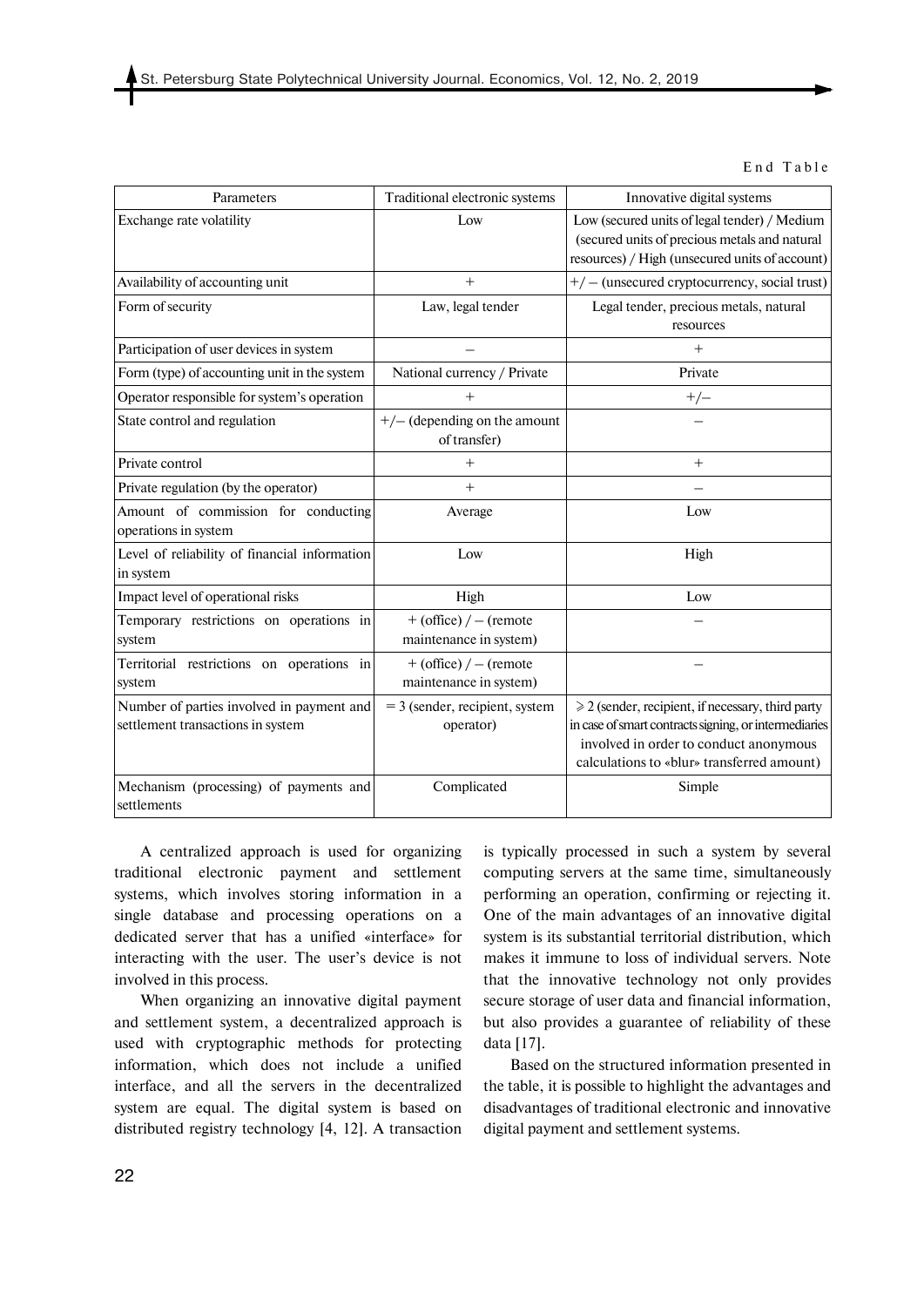The main advantages of existing traditional electronic systems are:

– protection of personal data of users;

 – security for units of account in the system (noncash funds (law) and electronic money (legal tender or precious metals);

– strict exchange rate of electronic and legal money;

 – official representative of the system responsible for its functioning and regulation, for resolving disputable issues and considering claims, providing advice on working in the system;

 – third parties are capable of influencing the operations carried out in the system: blocking accounts, suspending or refusing to conduct suspicious transfers;

 – access can be restored to financial account or user account in the system, etc.

Typical disadvantages of traditional electronic systems are:

– complex mechanism for payments and settlements;

 – centralized nature of system management and information storage, with risks of different types of attacks, such as «denial of service», phishing attack, MIM, and others;

 – low level of transparency of system management, which consists in the lack of access to statistical data, difficulty of verifying the provided information;

 – operative control over the activities of money transfer operators (electronic money transfer operators) is impossible to exercise;

 – third parties can access funds without knowledge and coordination of the account holders for the purpose of unlawful actions;

– high level of operational risk;

– unsecured emission of funds in the system, etc.

The main advantages of innovative digital payment and settlement systems operating today are:

 – simple mechanism for payments and settlements, requiring special knowledge in the field of information technology;

 – immunity to attacks peculiar to traditional electronic systems;

 – system performance is maintained in case of failure of no more than half of the total number of servers;

– transparency of all financial transactions;

– low level of commission;

 – software source code available to its users for system modification and auditing;

 – high level of cryptographic security, sufficient for safe storage of personal data and financial information;

 – transferred amounts are immediately visible in electronic wallets of the sender and the recipient, confirming the transaction takes some time, after which the recipient can freely manage the amount, etc.

The following disadvantages of modern innovative digital systems should be considered:

 – no official representative of the public system responsible for its functioning (for example, Bitcoin);

 – it is impossible to resolve disputes and consider claims due to lack of technological capabilities in the system (in the case without smart contracts signing);

 – no collateral guarantee of the accounting unit in the system (if it is not provided for), or no option for the system operator to conduct online checks on collateral guarantee of the accounting units;

 – high volatility of an unsecured cryptosystem accounting unit, depending on its demand level;

– risk of «51%», «dust», Sibyl attacks;

 – no option to block accounts and refuse to make suspicious transfers, i.e., influence the account status and transfer process;

 – no option to correct operations in the system in the event of an error, restore the e-wallet's private key and cancel the transfer;

 – irretrievable loss of funds in the electronic wallet to which access is lost;

 – private key to the electronic wallet cannot be changed (it is dangerous to store cryptocurrency in a compromised electronic wallet);

– low transaction confirmation speed, etc.

The large-scale implementation of scientific and technological innovations in all spheres of public life contributed to different methods emerging for initiating non-cash payments (office, ATM, remote banking services, electronic money, cryptocurrency), which, in turn, improved the procedures and transformed the form of interaction between noncash payments entities from personal contact to digital. The forms of interaction between the sender and the recipient of funds when performing payment operations initiated in different ways are presented below, based on the assumption that the payment operation (the amounts payable by one party to another are calculated exclusively by means of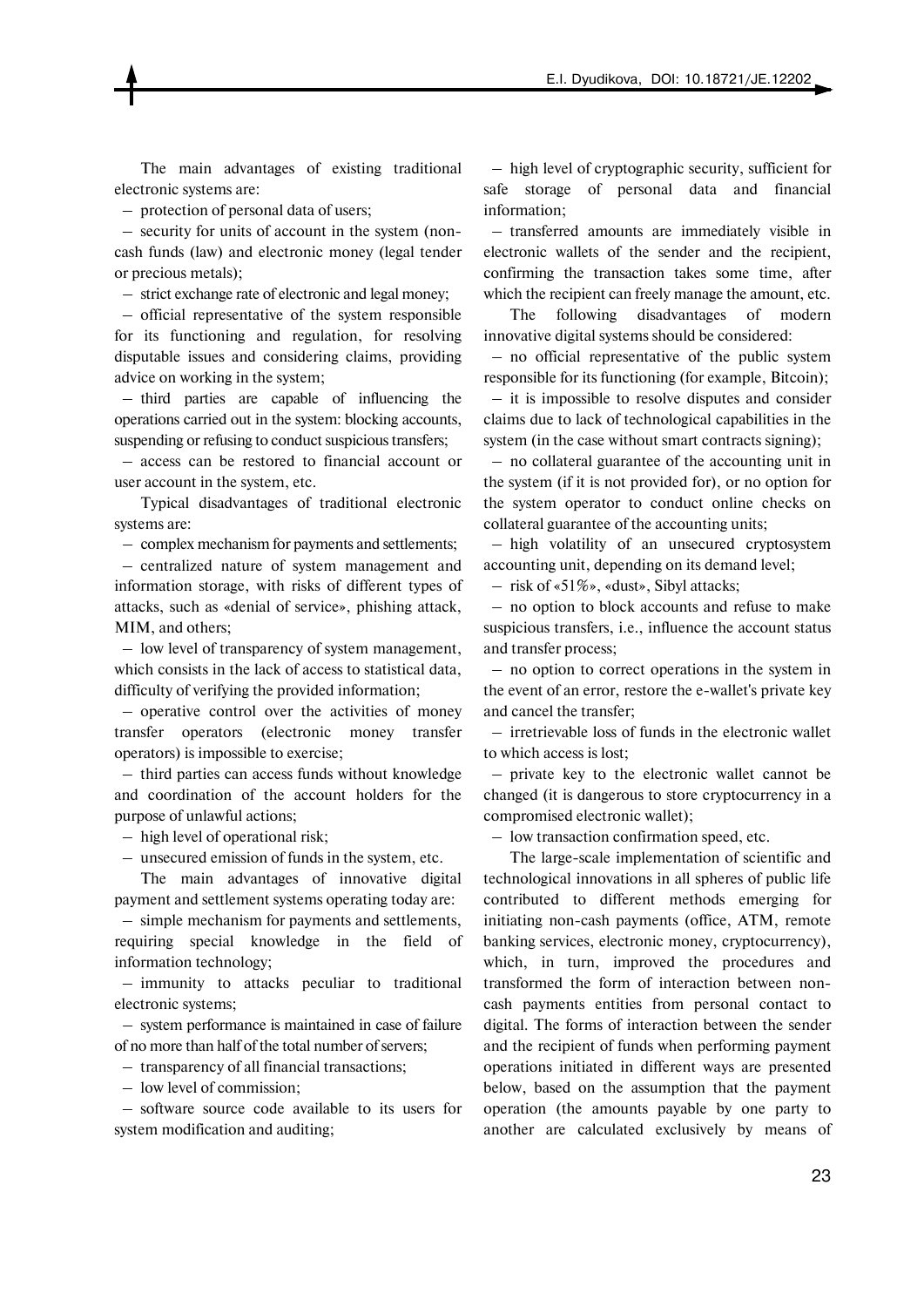mentally represented money, making sense only when completed with payments, i.e., transfer of legal tender) consists of four procedures:

1) ensuring the availability of funds for transfer or delivery to the recipient (to the account/e-wallet);

2) providing the order initiating the payment operation (movement of funds);

3) implementing non-cash payment (transfer of funds);

4) confirming the execution of non-cash payments.

Historically, the first form of interaction between economic entities when performing payment operations was personal contact between the sender and the recipient of funds in real world using financial instruments (the sender transfers the funds to the recipient «from hand to hand»: checks, bill of exchange or receipt with a tangible form) (Fig. 1).

According to Fig. 1, such a scheme of interaction of economic entities corresponds to the following procedures of non-cash payments:

 – procedure 1 «ensuring the availability of funds for transfer to the recipient (to the account /e-wallet)» corresponds to personal contact between the sender and the issuer of the financial instrument in order to deposit funds and receive the payment tool;

 – procedure 2 «providing the order initiating a payment operation» is absent, since the payment tool, which is received personally from the issuer and has a material form, is at the same time confirmation of the recipient's right to receive funds and the sender's acceptance of payment;

 – procedure 3 «implementing non-cash payment» corresponds to transfer of the payment tool by the sender of funds to the recipient «from hand to hand»; – procedure 4 «confirming the execution of noncash payments» corresponds to the sender receiving the confirmation personally upon settlement of the payment tool.

Over time, at a certain stage of social development, payment and settlement operations began to serve not only cash, but also non-cash money. As a result, a new form of interaction between the sender and the recipient of funds emerged for performing payment and settlement transactions: **indirect interaction**, suggesting indirect contact in real world (Fig. 2). In this case, the sender and the recipient of funds do not contact directly with each other in the process of making a payment operation; the representative of the money transfer operator acts as a link between the two, serving the sender personally at their location (in the office), while the sender's functions include carrying out procedures for transfer of funds from the time of entering the details provided by the sender of the funds to confirming the payment.



**Fig. 1.** Personal contact between sender and recipient in payment operation



**Fig. 2.** Indirect interaction of sender with recipient in real world during non-cash payments

24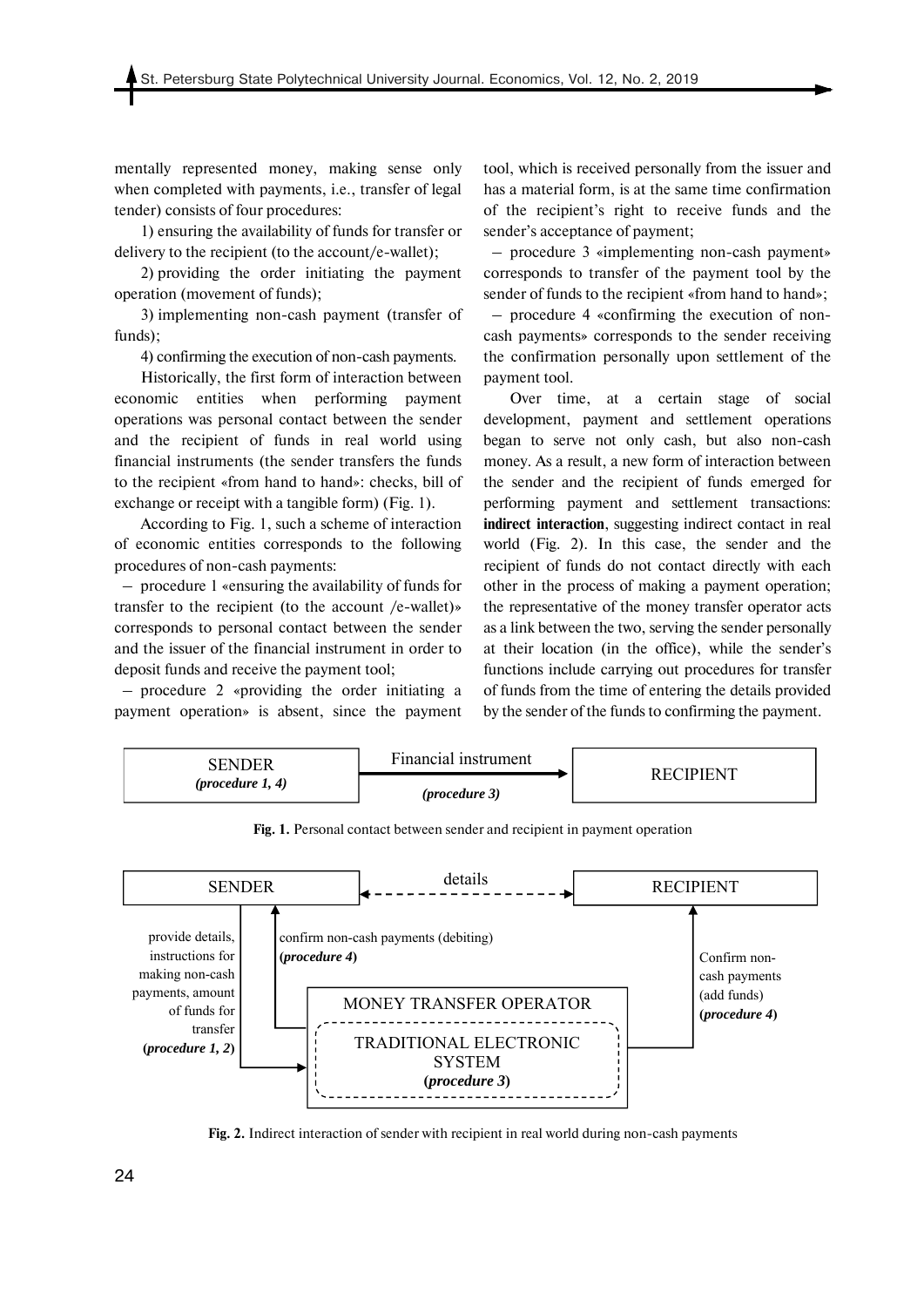

**Fig. 3.** Electronic interaction between sender and recipient when making non-cash payments

Fig. 2 visually presents non-cash payment procedures for indirect contact:

 – procedure 1 «ensuring the availability of funds for transfer to the recipient (to the account)»: replenishing the bank account with cash or non-cash money in case of personal contact between the sender and a representative of the money transfer operator in the office in case of shortage of funds for non-cash payments;

 – procedure 2 «providing the order initiating a payment operation»: the sender transfers the recipient's details and personal confirmation of the transfer in the office to the representative of the money transfer operator;

 – procedure 3 «making non-cash payments»: the transfer is made by the money transfer operator without the participation of the sender;

 – procedure 4 «confirming non-cash payments»: the representative of the money transfer operator either sends a confirmation of the non-cash transaction by personal contact with the sender (recipient), or sends a notice via communication channels (SMS message, e-mail, letter, etc.)

The next stage of transformation of the form of interaction between economic entities in the area of payments and settlements is related to the advent of ATMs, remote banking systems and electronic money systems, i.e., **electronic interaction** involving indirect contact in electronic space (Fig. 3).

Electronic interaction means that the sender and the recipient of funds do not contact each other directly in the process of non-cash payments, the money transfer operator acts as a link between them, providing an opportunity to perform payment operations without a personal visit to the office through the traditional electronic payment and settlement system, while initiating the transfer is fully performed by the sender who enters details of the recipient of funds, generates and sends an order on the movement of funds. Thus, electronic interaction of non-cash payments is carried out in the traditional electronic payment and settlement system, in which a third party can influence the course of payment operations, the status and state of accounts, including without the consent and knowledge of the account holder.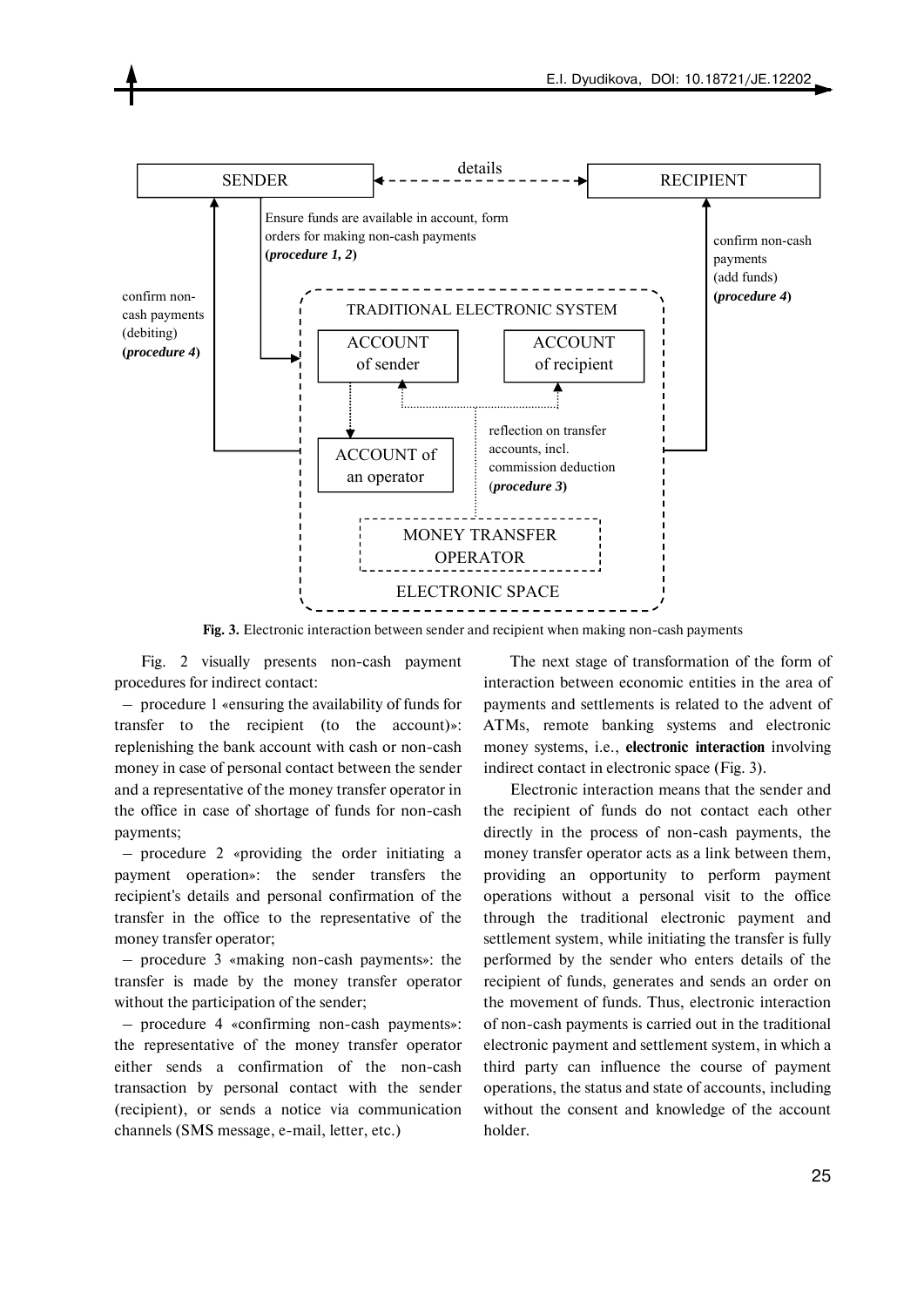Electronic interaction between the sender and the recipient of funds in each procedure of non-cash payments presented in Fig. 3 has the following form:

 – procedure 1 «ensuring the availability of funds for transfer to the recipient (to the account)»: replenishing the account with cash or non-cash money in case of personal contact of the sender with a representative of the transfer operator at the cash desk or through an ATM, terminal, payment aggregators, exchange services with no need for personal contact with a representative of the operator, etc.;

 – procedure 2 «providing the order initiating a payment transaction»: the sender independently enters the details of the recipient of funds within the traditional electronic payment and settlement system and confirms the transfer without the participation of third parties;

 – procedure 3 «making non-cash payments»: this procedure is performed by the operator without the participation of the sender of funds (in automated or manual mode);

 – procedure 4 «confirming non-cash payments»: confirmation is carried out in the personal account of the traditional electronic payment and settlement system (electronic form).

Organization of innovative digital systems based on the technology of distributed registries encouraged the emergence of a new form of interaction between non-cash payment participants: **digital interaction**  (Fig. 4), involving direct contact in the digital space without intermediaries and without personal contact through a decentralized cryptosystem, where the sender needs only to enter the recipient's electronic wallet number to transfer funds. Electronic interaction of non-cash payments is carried out in an innovative digital system whose technology (distributed registry technology) eliminates the influence of a third party on the transfer of funds, the status and state of electronic wallets, and the information in the system is non-repudiable and genuine.

The form of interaction between the sender and the recipient of funds during each payment procedure in virtual space is shown in Fig. 4:

 – procedure 1 «ensuring the availability of funds in the sender's electronic wallet for transfer to the recipient»: the replenishment operation is carried out only remotely by mining or purchasing (buying) cryptocurrency units (transfer from an electronic wallet to an electronic wallet);



**Fig. 4.** Digital interaction of sender with recipient when making non-cash payments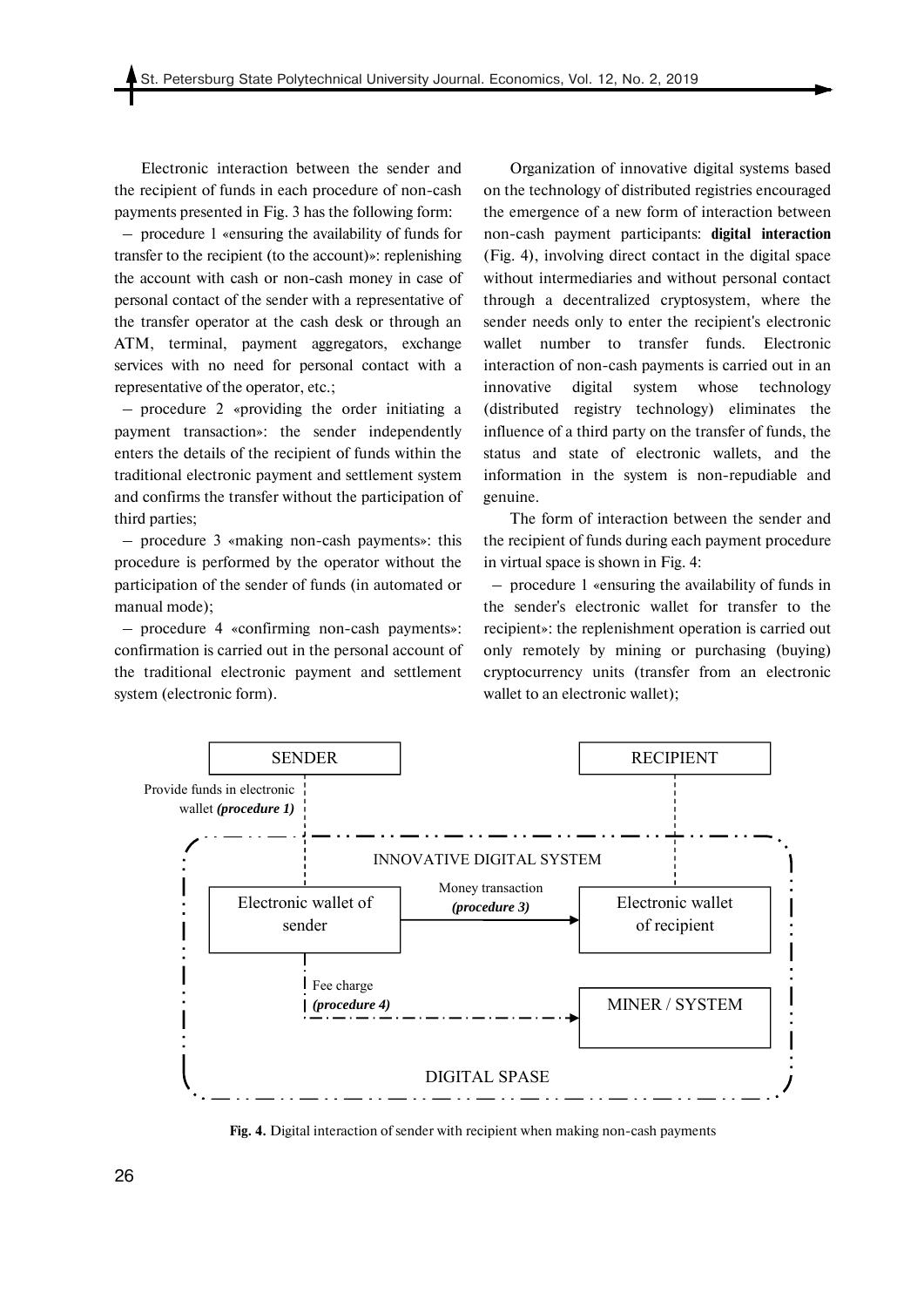– procedure 2 «providing the order initiating a payment operation» is absent, since functioning innovative digital systems based on distributed registry technology have no option for the operator (if it exists) to regulate and influence e-wallets, the system does not provide instructions or confirmation of the sender;

 – procedure 3 «making non-cash payment»: in the innovative digital system, the sender transfers funds directly to the recipient without the participation of third parties by entering only the electronic wallet number;

 – procedure 4 «confirming non-cash payments»: this procedure consists in entering the operation into the block of transactions of the cryptosystem (commission collected).

Thus, as a result of the study, we have obtained the following results:

 – it was established that traditional electronic and innovative digital payment and settlement systems form the basis of the digital economy; each of the systems has its advantages and disadvantages; a regulatory framework governing the sphere of circulation of digital financial assets of the new generation has to be developed, with integrated functioning of traditional and innovative technologies in the area of payments and settlements;

 – the modern forms of interaction of participants in non-cash payments when they use different technologies to perform payment operations have been identified; that confirms the importance of each method for initiating payment operations in the conditions of digitalization of economy.

*Findings.* Technological and communication progress contributed to transformation of the form of interaction of participants carrying out non-cash payments, providing the opportunity for the sender to transfer funds in the virtual space to the recipient directly without personal interaction and participation of intermediaries. Each new stage of technological development significantly accelerated, simplified and cheapened the payment operation by automating financial processes. By applying new methods of initiating non-cash payments, the senders of funds no longer need personal interaction and intermediaries; the level of operational and technological risks, as well as the influence of the «human factor» on the procedures for payments and settlements, is reduced. At the same time, each type of payment and settlement system (traditional electronic and innovative digital) has its advantages and disadvantages; therefore, in the future, it is advisable not to categorically reject the use of one technology, but to integrate them, which will provide a qualitatively new level of organization of payment and settlement systems, increase security, reduce costs and raise the speed of payment operations.

*The directions of further research* are seen in defining the financial essence of digital financial assets of the new generation and offering practical recommendations for developing a mechanism for their circulation, based on the technology of distributed registries through integration into international payments.

RFBR grant № 19-010-00201 Methodology and tools for integrating digital financial assets into international calculation systems in the aspect of creating a single economic space

#### **REFERENCES**

[1] **B. Geva,** Disinter mediating electronic payments: digital cash and virtual currencies, Journal of International Banking Law and Regulation, 31 (12) (2016) 661–674.

[2] **Jo. Chiu, T. Koeppl,** The Economics of Cryptocurrencies – Bitcoin and Beyond. URL: https://www. chapman.edu/research/institutes-and-centers/economicscience-institute/\_files/ifree-papers-and-photos/koeppelapril2017.pdf (accessed February 02, 2019).

[3] **А.Е. Robbeck,** Bitcoin as a Phenomenon in World Economy, Bulletin of M.K. Ammosov North-East Federal University, 11 (6) (2014) 114–118.

[4] **Satoshi Nakamoto,** Bitcoin: A Peer-to-Peer Electronic Cash System. URL: https://bitcoin.org/bitcoin.pdf (accessed December 23, 2018).

[5] **Susan Athey,** If People Use It, Bitcoin Has Intrinsic Value, CoinDesk. URL http://www.coindesk. com/professor-susan-athey-people-use-bitcoin-intrinsicvalue/ (accessed January 18, 2019).

[6] **S.A. Andriushin, V.K. Burlachkov,** Bitcoin, blokchain, file-money and the specifics of monetary mechanism evolution, Finance and credit, 23(31 (751)) (2017) 1850–1861.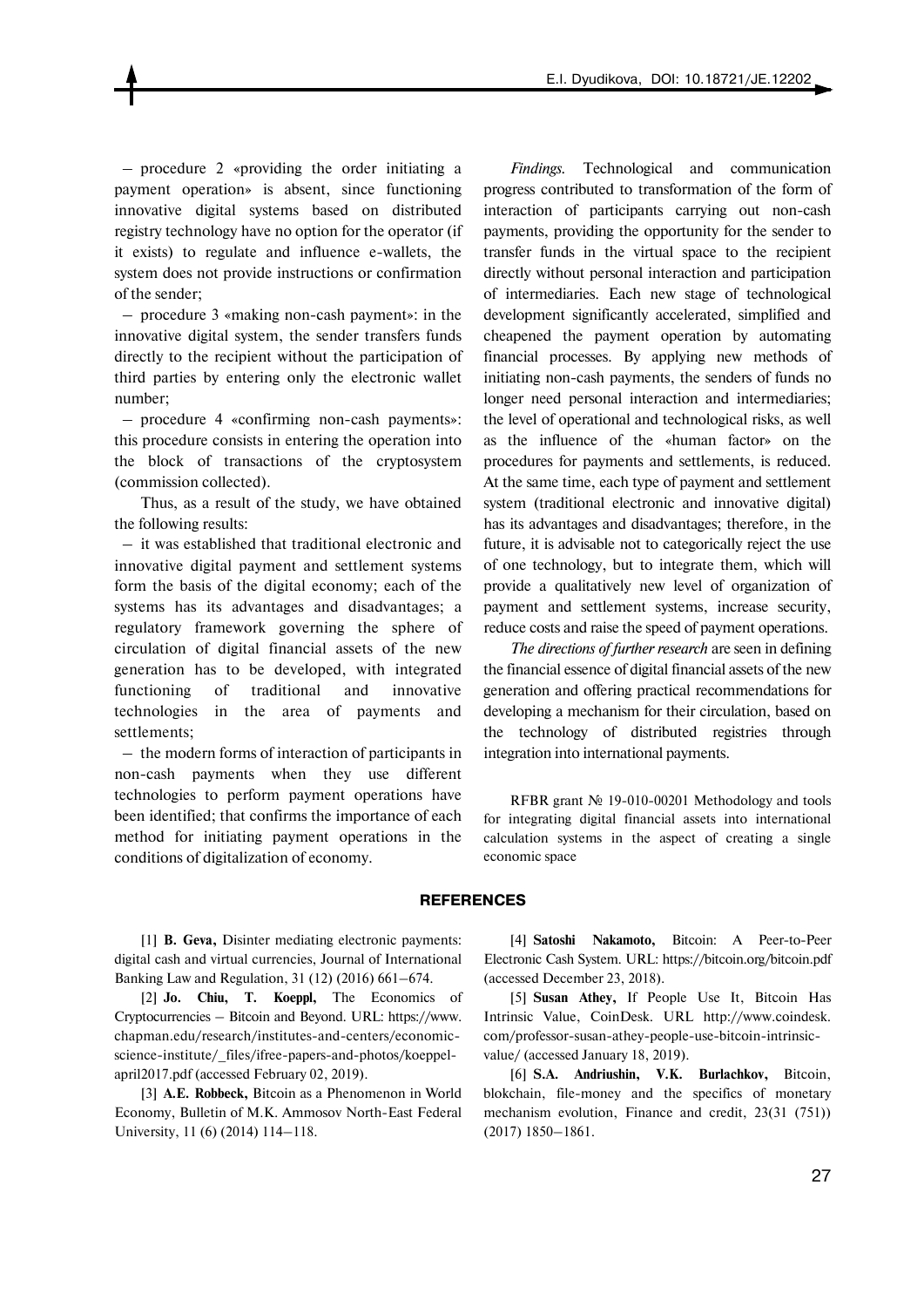[7] **T.A. Ason, O.A. Gorbunova,** Prospects for the development of new forms of payment in e-commerce, Internet-zhurnal «Naukovedenie». URL: https://naukoved enie.ru/PDF/133EVN617.pdf (accessed January 10, 2019).

[8] **A.V. Babkin, D.D. Burkaltseva, D.G. Vorobey, Yu.N. Kosten,** Formation of digital economy in Russia: essence, features, technical normalization, development problems, St. Petersburg State Polytechnical University Journal. Economics, 10 (3) (2017) 9–25. DOI: 10.18721/JE.10301

[9] **A.V. Babkin, D.D. Burkaltseva, V.V. Pshenichnikov, A.S. Tyulin,** Cryptocurrency and blockchain technology in digital economy: development genesis, St. Petersburg State Polytechnical University Journal. Economics, 10 (5) (2017) 9–22. DOI: 10.18721/JE.10501

[10] **S.S. Baldina,** Digital of financial assets and digital money, Russian Academy of Advocacy and Notaries, 2 (49) (2018) 135–138.

[11] **I.A. Belarev, A.S. Obaeva,** Distributed ledger and its potential application, Financial University, 21 (2 (98)) (2017) 94–99.

[12] Bitcoin for Developers. URL: https://bitcoin. org/ru/bitcoin-for-developers (accessed January 29, 2019).

[13] **A.B. Vavreniuk, V.V. Makarov, I.V. Chugunkov, V.S. Trofimova,** Security of electronic payment systems based on digital money, Bezopasnost' informatsionnykh tekhnologii, 18 (4) (2011) 77–84.

[14] **A.S. Genkin,** Cryptotechnologies and criminal risks: is there a reason for alarm? Insurance Business, 5 (290) (2017) 47–55.

[15] **V.L. Dostov, P.M. Shust,** Open banking, standardization and non-discrimination access: European union initiatives to improve the efficiency of the payment market, Izvestiia Sankt-Peterburgskogo gosudarstvennogo ėkonomicheskogo universiteta, 1 (109) (2018) 34–38.

[16] **A.N. Dubianskiĭ,** Teoriia proiskhozhdeniia deneg i kriptovalIUty, Denʹgi i kredit, 12 (2017) 97–100.

[17] **A.A. Ilʹiasov, M.E. Lebedeva,** Blok chain and crypto-currencies in the intercountry capital flow: application, potential and threats, International Banking Institute, 1 (2018) 108–119.

[18] **M.V. Kashirina,** Electronic money as necessity of economization of currency circulation, their advantages and disadvantages, Vestnik of Samara University. Economics and Management, 9/1 (131) (2015) 144–150.

[19] **D.A. Kochergin,** The roles of virtual currencies in the modern payment system // StPetersburg University Journal of Economic Studies, 33 (2017) 119–140.

[20] **N.N. Kunitsyna,** Ėlektronnye denʹgi: platezhnyĭ instrument ili tekhnologiia, Aktualʹnye voprosy sovremennoĭ ėkonomiki v globalʹnom mire, 8 (2018) 126–129.

[21] **I.Ia. Lukasevich,** ICO as a Business Financing Tool: Myths and Reality, Ėkonomika. Nalogi. Pravo, 11 (2) (2018) 41–51.

[22] **A.A. Popikov,** Bitcoin cryptocurrency as a financial instrument of the virtual economy, Russian Journal of Innovation Economics, 6 (2) (2016) 89–106.

[23] **P.V. Revenkov,** Electronic money: sources of risks in its illegal use, Humanities University of Odintsovo, 1 (2016) 164–175.

[24] **A.Iu. Simanovskii,** On the issue of crypto currency economic nature, Voprosy Ekonomiki, 9 (2018) 132–142.

[25]**M.I. Stolbov,** On some implications of blockchain for financial sector, Voprosy Ekonomiki, 6 (2018) 133–145.

[26] **D.V. Trofimov,** Financial technologies in the field of retail payments: Current trends and perspectives in EU and Russia, Voprosy Ekonomiki, 3 (2018) 48–63.

[27] **T.A. Fedorova,** ICO and problems of economic security, Technico-tehnologicheskie problemy servisa, 1 (43) (2018) 105–111.

**DYUDIKOVA** Ekaterina I. E-mail: dudikova.e@gmail.com

#### **СПИСОК ЛИТЕРАТУРЫ**

[1] **Geva B.** Disinter mediating electronic payments: digital cash and virtual currencies // Journal of International Banking Law and Regulation. 2016. No. 31(12). P. 661–674.

[2] **Chiu Jo., Koeppl T.** The Economics of Cryptocurrencies – Bitcoin and Beyond. URL: https://www.chap man.edu/research/institutes-and-centers/economic-scienc e-institute/\_files/ifree-papers-and-photos/koeppel-april2017. pdf (accessed February 02, 2019).

[3] **Robbeck А.Е.** Bitcoin as a Phenomenon in World Economy // Bulletin of M.K. Ammosov North-East Federal University. 2014. Vol. 11, no. 6. P. 114–118.

[4] **Satoshi Nakamoto.** Bitcoin: A Peer-to-Peer Electronic Cash System. URL: https://bitcoin.org/bitcoin.pdf (accessed December 23, 2018).

[5] **Susan Athey.** If People Use It, Bitcoin Has Intrinsic Value // CoinDesk. URL http://www.coindesk.com /professor-susan-athey-people-use-bitcoin-intrinsic-value/ (accessed January 18, 2019).

[6] **Андрюшин С.А., Бурлачков В.К.**Биткойн, блокчейн, файл-деньги и особенности эволюции денежного механизма // Финансы и кредит. 2017. Т. 23, № 31(751). С. 1850-1861.

[7] **Асон Т.А., Горбунова О.А.** Перспективы развития новых форм платежей в электронной коммерции